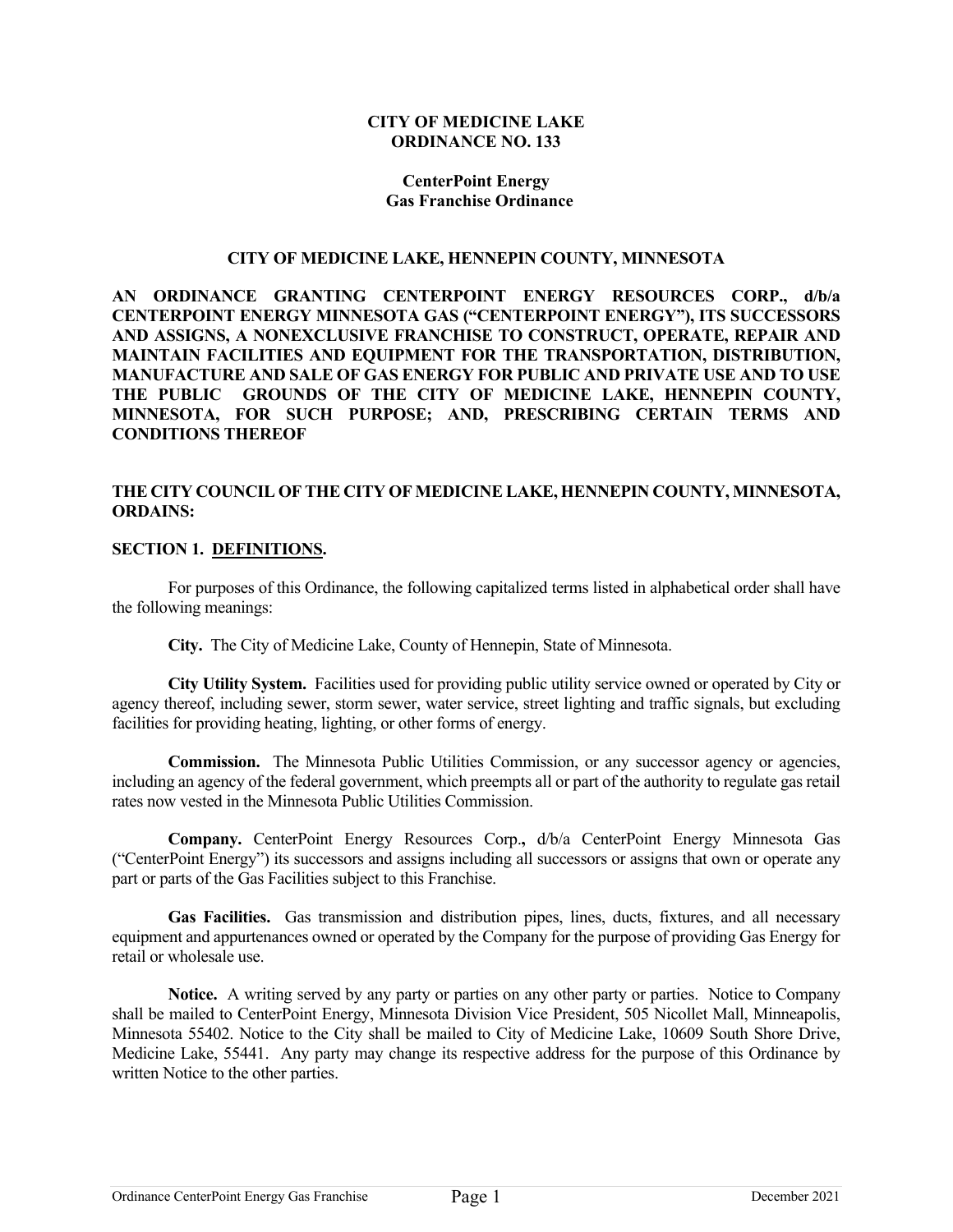**Ordinance.** This gas franchise ordinance, also referred to as the Franchise.

**Public Ground.** Land owned or otherwise controlled by the City for utility easements, park, trail, walkway, open space or other public property, which is held for use in common by the public or for public benefit.

**Public Way.** Any highway, street, alley or other public right-of-way within the City as defined by Minn. Stat. 237.162, subd. 3.

## **SECTION 2. ADOPTION OF FRANCHISE.**

2.1 **Grant of Franchise.** City hereby grants Company, for a period of twenty (20) years from the date this Ordinance is passed and approved by the City, the right to import, manufacture, distribute and sell Gas Energy for public and private use within and through the limits of the City as its boundaries now exist or as they may be extended in the future and also the right to transport Gas Energy through the limits of the City for use outside of the City limits. For these purposes, Company may construct, operate, repair and maintain Gas Facilities in, on, over, under and across the Public Ways and Public Grounds, subject to the provisions of this Ordinance. Company may do all reasonable things necessary or customary to accomplish these purposes, subject, however, to such reasonable regulations as may be imposed by the City pursuant to a public right-ofway ordinance or permit requirements adopted consistent with state law.

2.2 **Effective Date; Written Acceptance.** This Franchise shall be in force and effect from and after the passage of this Ordinance and publication as required by law and its acceptance in writing by Company. If the Company does not file a written acceptance with the City within 60 days after the date the City Council adopts this Ordinance, or otherwise informs the City, at any time, that the Company does not accept this franchise, the City Council by resolution may revoke this franchise, seek its enforcement in a court of competent jurisdiction or pursue other remedies in law or in equity.

2.3. **Service and Gas Rates.** The terms and conditions of service and the rates to be charged by Company for Gas Energy in City are subject to the exclusive jurisdiction of the Commission.

2.4. **Publication Expense.** Company shall pay the expense of publication of this Ordinance.

2.5. **Dispute Resolution.** If either party asserts that the other party is in default in the performance of any obligation hereunder, the complaining party shall notify the other party of the default and the desired remedy. The notification shall be written. Representatives of the parties must promptly meet and attempt in good faith to negotiate a resolution of the dispute. If the dispute is not resolved within thirty (30) days of the written Notice, the parties may jointly select a mediator to facilitate further discussion. The parties will equally share the fees and expenses of this mediator. If a mediator is not used or if the parties are unable to resolve the dispute within thirty (30) days after first meeting with the selected mediator, either party may commence an action in District Court to interpret and enforce this Franchise or for such other relief as may be permitted by law or equity*.*

2.6. **Continuation of Franchise.**If the City and the Company are unable to agree on the terms of a new franchise by the time this Franchise expires, this Franchise will remain in effect until a new franchise is agreed upon, or until ninety (90) days after the City or the Company serves written Notice to the other party of its intention to allow Franchise to expire. However, in no event shall this franchise continue for more than one year after expiration of the 20-year term set forth in Section 2.1.

### **SECTION 3. LOCATION, OTHER REGULATIONS.**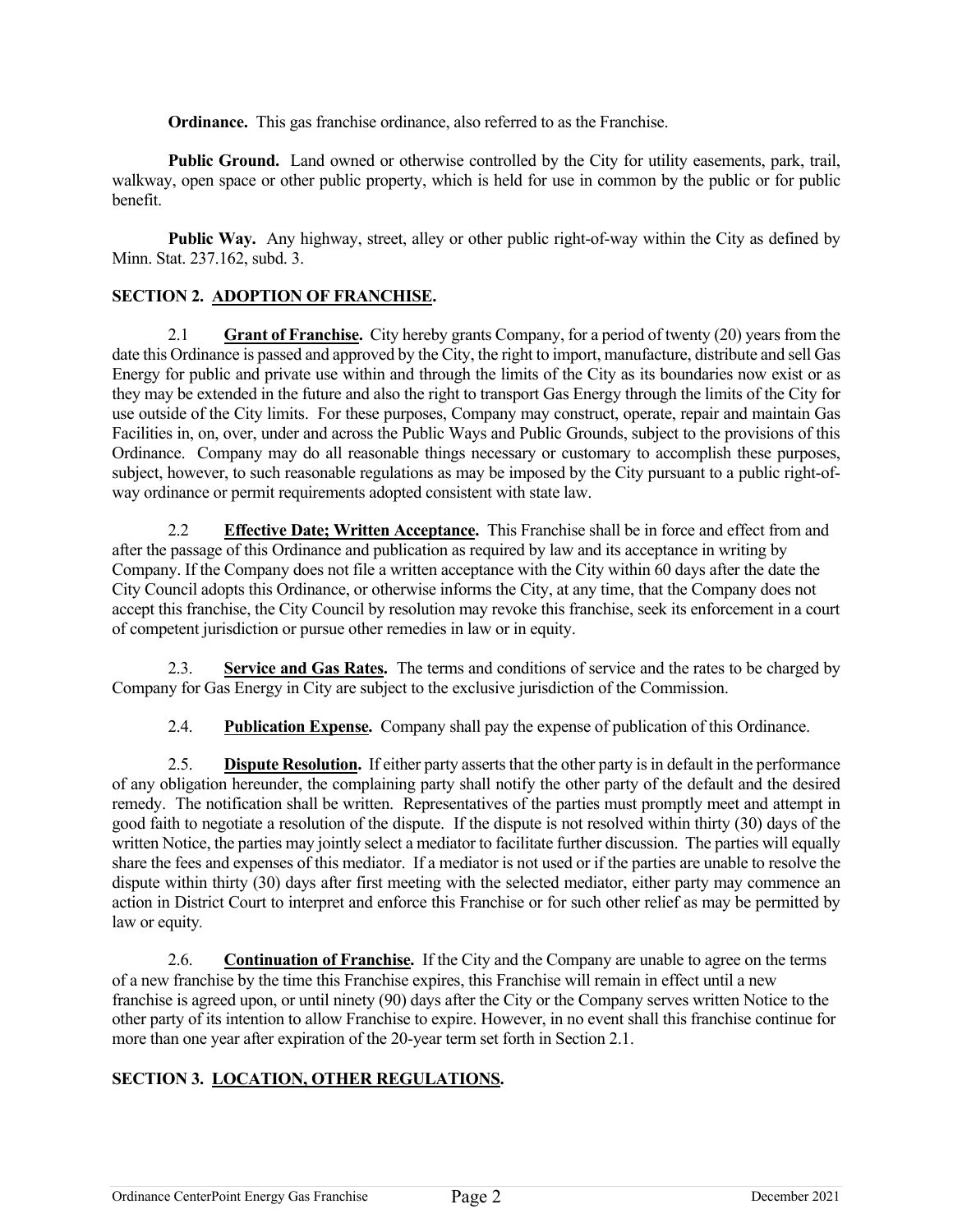3.1. **Location of Facilities.** Gas Facilities shall be located, constructed, and maintained so as not to interfere with the safety and convenience of ordinary travel along and over Public Ways and so as not to disrupt normal operation of any City Utility System. Gas Facilities may be located on Public Grounds in a location to be mutually agreed by the City and the Company. The construction, operation, repair, maintenance, location and relocation of Gas Facilities shall be subject to reasonable regulations of the City consistent with authority granted the City to manage its Public Ways and Public Grounds under state law, to the extent not inconsistent with a specific term of this Franchise.

3.2. **Street Openings.** Company shall not open or disturb the surface of any Public Way or Public Ground for any purpose without first having obtained a permit from the City, if required by a separate ordinance, for which the City may impose a reasonable fee. Permit conditions imposed on Company shall not be more burdensome than those imposed on other utilities for similar facilities or work. Company may, however, open and disturb the surface of any Public Way or Public Ground without a permit if (i) an emergency exists requiring the immediate repair of Gas Facilities and (ii) Company gives telephone, email or similar Notice to the City before commencement of the emergency repair, if reasonably possible. Within two (2) business days after commencing the repair, Company shall apply for any required permits and pay any required fees.

3.3. **Restoration.** After undertaking any work requiring the opening of any Public Way or Public Ground, the Company shall restore the Public Ways or Public Grounds in accordance with Minnesota Rules, 7819.1100 and reasonable regulations as may be imposed by the City pursuant to an ordinance or permit requirements adopted consistent with state law, to the extent not inconsistent with a specific term of this Franchise. shall restore the Public Ground to as good a condition as formerly existed, and shall maintain the surface in good condition for six (6) months thereafter. All work shall be completed as promptly as weather permits, and if Company shall not promptly perform and complete the work, remove all dirt, rubbish, equipment and material, and put the Public Ground in the said condition, the City shall have, after demand to Company to cure and the passage of a reasonable period of time following the demand, but not to exceed five (5) days, the right to make the restoration of the Public Ways or Public Grounds at the expense of Company. Company shall pay to the City the cost of such work done for or performed by the City. The Company shall not be required to post a construction performance bond.

3.4. **Avoid Damage to Gas Facilities.** The Company must take reasonable measures to prevent the Gas Facilities from causing damage to persons or property. The Company must take reasonable measures to protect the Gas Facilities from damage that could be inflicted on the Gas Facilities by persons, property, or the elements. Per Minnesota Statute 216D.05, the City must take protective measures when it performs work near the Gas Facilities.

3.5. **Notice of Improvements to Streets.** The City will give Company reasonable written Notice of plans for improvements to Public Ways and Public Grounds where the City has reason to believe that Gas Facilities may affect or be affected by the improvement. The Notice will contain: (i) the nature and character of the improvements, (ii) the Public Ways or Public Grounds upon which the improvements are to be made, (iii) the extent of the improvements, (iv) the time when the City will start the work, and (v) if more than one Public Way or Public Grounds is involved, the order in which the work is to proceed. The Notice will be given to Company a sufficient length of time, considering seasonal working conditions, in advance of the actual commencement of the work to permit Company to make any additions, alterations or repairs to its Gas Facilities the Company deems necessary.

3.6 **Mapping Information.** If requested by City, the Company must promptly provide complete and accurate mapping information for any of its Gas Facilities in accordance with the requirements of Minnesota Rules 7819.4000 and 7819.4100.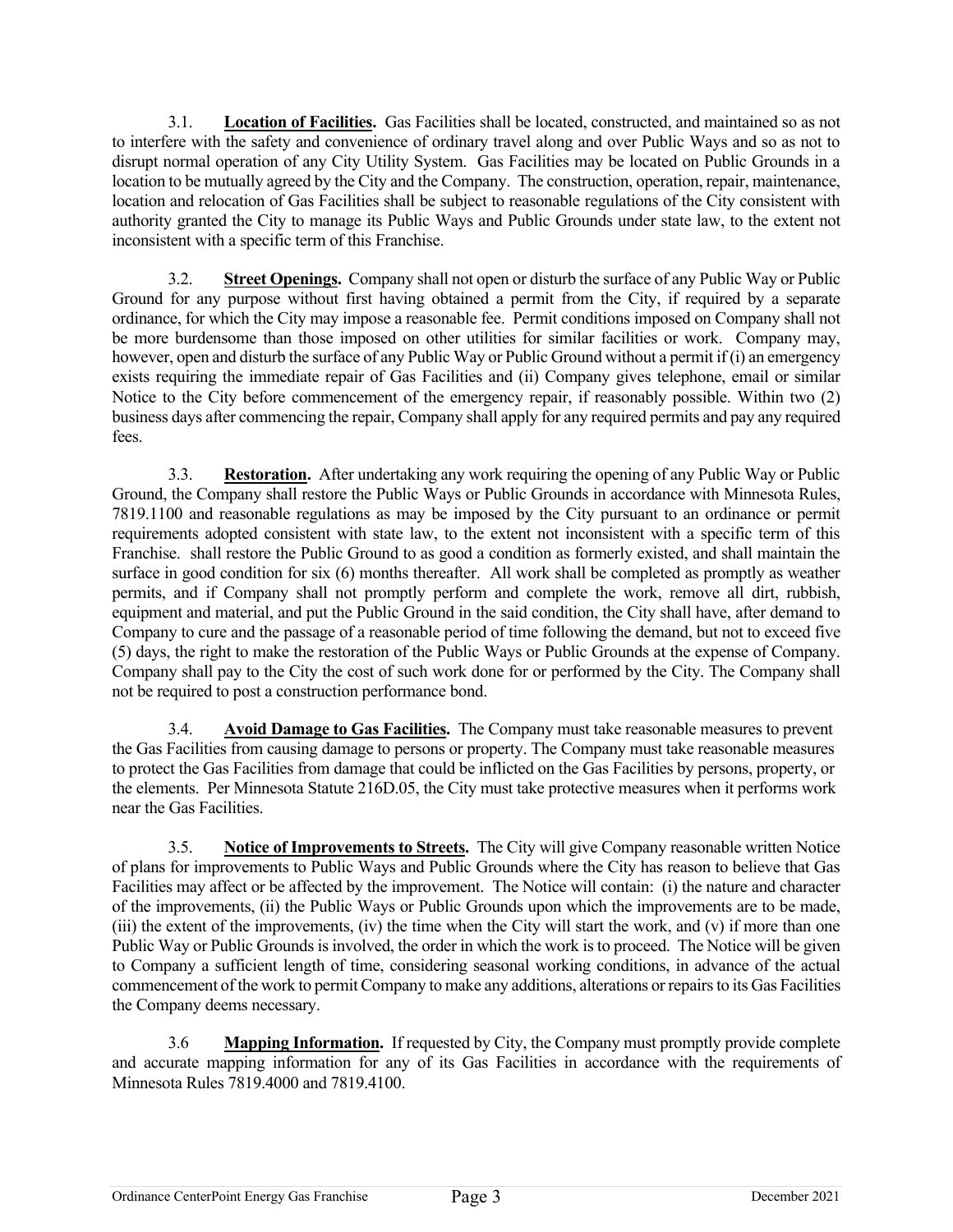3.7. **Emergency Response.** As emergency first-responders, when a public safety concern exists both the City and Company shall respond to gas emergencies within the City without additional direct fee or expense to either City or Company.

# **SECTION 4. RELOCATIONS.**

4.1. **Relocation in Public Ways.** The Company and City shall comply with the provisions of Minnesota Rules 7819.3100.

4.2 **Relocation in Public Grounds.** City may require Company at Company's expense to relocate or remove its Gas Facilities from Public Ground upon a finding by City that the Gas Facilities have become or will become a substantial impairment to the existing or proposed public use of the Public Ground. Nothing in this Section 4.2 shall be construed so as to invalidate or impair any existing company easements in Public Ground. If Company is required to relocate from an existing easement City shall provide an easement for the relocated facilities that is, in the City's sole discretion, the equivalent of the easement serving the facilities being relocated.

4.3. **Projects with Federal Funding.** Relocation, removal, or rearrangement of any Company Gas Facilities made necessary because of the extension into or through City of a federally aided highway project shall be governed by the provisions of Minnesota Statutes §§ 161.45 and 161.46.

# **SECTION 5. INDEMNIFICATION.**

5.1. **Insurance.** The Company is required to maintain Commercial General Liability Insurance on an occurrence basis protecting it from claims for damages for bodily injury, including death, and for claims for property damage, which may arise from operations under this Ordinance.

The City shall be included as an additional insured on Company's Commercial General Liability insurance policy.

5.2. **Indemnity of City.** Company shall indemnify and hold the City harmless from any and all liability, on account of injury to persons or damage to property occasioned by the construction, maintenance, repair, inspection, the issuance of permits, or the operation of the Gas Facilities located in the Public Ways and Public Grounds. The City shall not be indemnified for losses or claims occasioned through its own negligence or otherwise wrongful act or omission except for losses or claims arising out of or alleging the City's negligence as to the issuance of permits for, or inspection of, Company's plans or work.

5.3. **Defense of City.** In the event a suit is brought against the City under circumstances where this agreement to indemnify applies, Company at its sole cost and expense shall defend the City in such suit if written Notice thereof is promptly given to Company within a period wherein Company is not prejudiced by lack of such Notice. If Company is required to indemnify and defend, it will thereafter have control of such litigation, but Company may not settle such litigation without the consent of the City, which consent shall not be unreasonably withheld. This section is not, as to third parties, a waiver of any defense or immunity otherwise available to the City. The Company, in defending any action on behalf of the City, shall be entitled to assert in any action every defense or immunity that the City could assert in its own behalf*.* This Franchise agreement shall not be interpreted to constitute a waiver by the City of any of its defenses of immunity or limitations on liability under Minnesota Statutes, Chapter 466.

# **SECTION 6. VACATION OF PUBLIC WAYS AND PUBLIC GROUNDS.**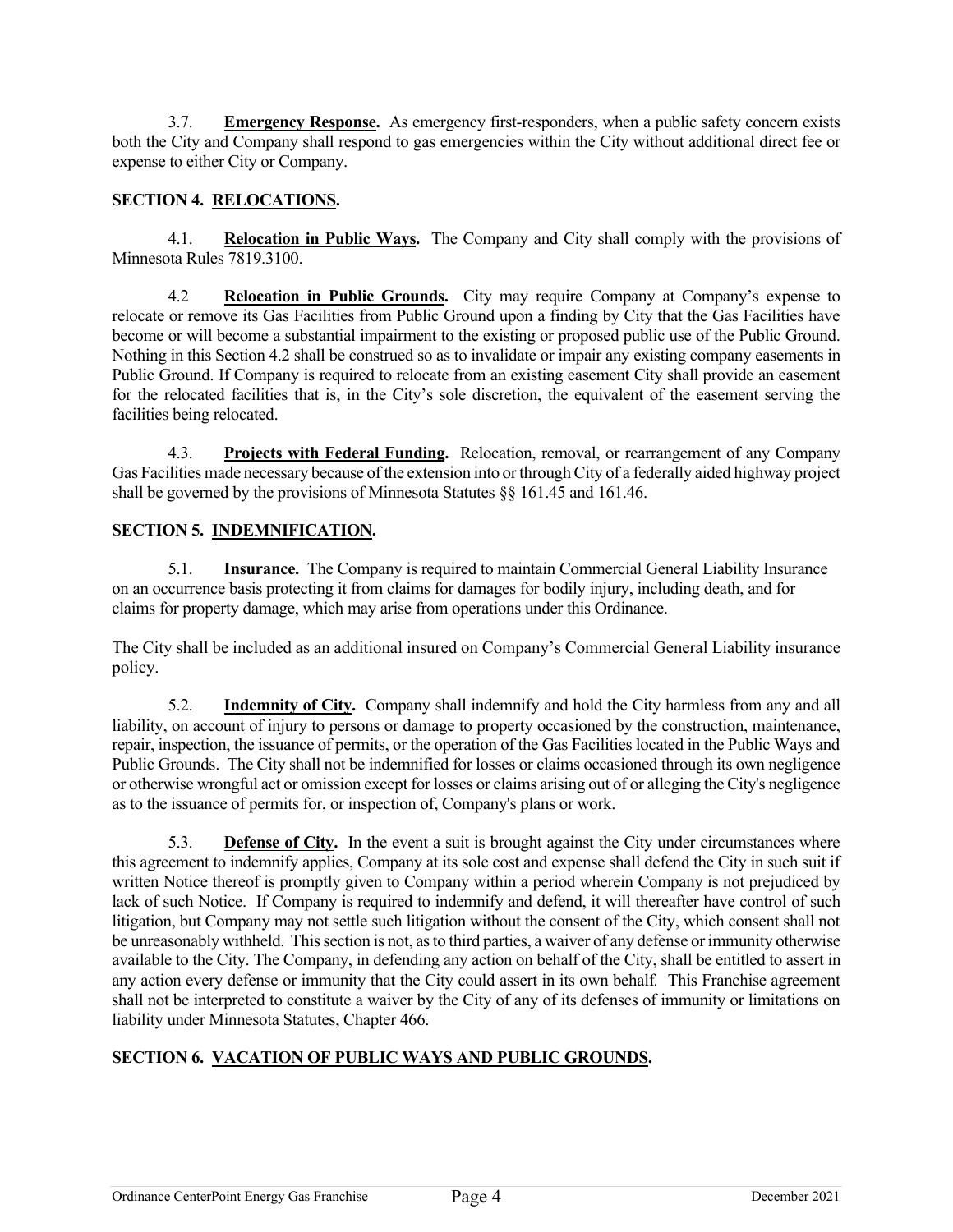The City shall give Company at least two weeks prior written Notice of a proposed vacation of a Public Ways or Public Ground. The City and the Company shall comply with Minnesota Rules 7819.3100 and 7819.3200 with respect to any request for vacation.

# **SECTION 7. CHANGE IN FORM OF GOVERNMENT.**

Any change in the form of government of the City shall not affect the validity of this Ordinance. Any governmental unit succeeding the City shall, without the consent of Company, succeed to all of the rights and obligations of the City provided in this Ordinance.

# **SECTION 8. FRANCHISE FEE.**

8.1. **Form.** During the term of the franchise hereby granted, and in addition to permit fees being imposed or that the City has a right to impose, the City may charge the Company a franchise fee. The franchise fee will be collected on a flat fee basis, or by some other method that is mutually acceptable to both City and Company for each retail customer account within the corporate limits of the City. The amount of the fee collected may differ for each customer class. The City will use a formula that provides a stable and predictable amount of fees, without placing the Company at a competitive disadvantage. Such fee shall not exceed any amount that the Company may legally charge to its customers prior to payment to the City and be consistent with the Minnesota Public Utility Commission's March 23, 2011 Order establishing franchise fee filing requirements in Docket No. E,G999/CI-09-970. If the Company claims that the City required fee formula is discriminatory or otherwise places the Company at a competitive disadvantage, the Company will provide a formula that will produce a substantially similar fee amount to the City. If the City and Company are unable to agree, the disagreement shall be subject to the Dispute Resolution provisions of this Ordinance.

8.2. **Separate Ordinance.** The franchise fee shall be imposed by separate ordinance duly adopted by the City Council. The effective date of the franchise fee ordinance shall be no less than ninety (90) days after written Notice enclosing a copy of the duly adopted and approved ordinance has been served upon the Company by Certified mail. The Company is not required to collect a franchise fee if the terms of the fee agreement are inconsistent with this franchise or state law, provided the Company notifies the City Council of the same within the ninety (90) day period.

8.3. **Condition of Fee.** The separate ordinance imposing the fee shall not be effective against the Company unless it lawfully imposes a fee of the same or substantially similar amount on the sale of energy within the City by any other energy supplier, provided that, as to such supplier, the City has the authority or contractual right to require a franchise fee or similar fee through an agreed-upon franchise.

8.4. **Collection of Fee.** The franchise fee shall be payable not less than quarterly during complete billing months of the period for which payment is to be made. The franchise fee formula may be changed from time to time, however, the change shall meet the same Notice and acceptance requirements and the fee may not be changed more often than annually. Such fee shall not exceed any amount that the Company may legally charge to its customers prior to payment to the City and be consistent with Minnesota Public Utility Commission's March 23, 2011 Order establishing franchise fee filing requirements in Docket No. E,G999/CI-09-970. Such fee is subject to subsequent reductions to account for uncollectibles and customer refunds incurred by the Company. The Company shall not be responsible to pay City fees that Company is legally precluded from collecting pursuant to Commission rules or order. The Company agrees to make available for inspection by the City at reasonable times all records necessary to audit the Company's determination of the franchise fee payments.

8.5. **Continuation of Franchise Fee.** If this franchise expires and the City and the Company are unable to agree upon terms of a new franchise, the franchise fee, if any being imposed by the City at the time